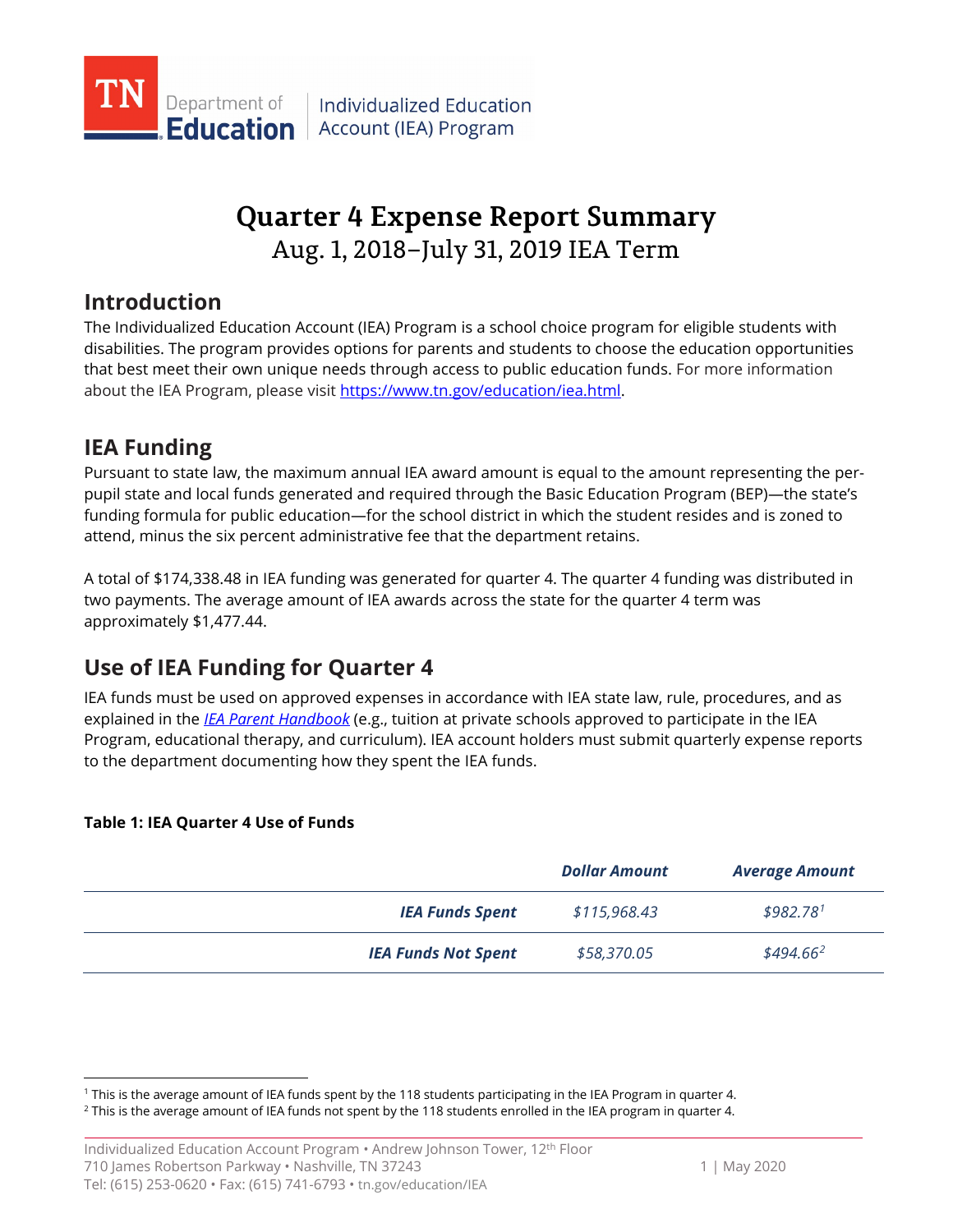

# **Education** Account (IEA) Program

#### **Table 2: IEA Quarter 4 Use of Funds by Approval Status**

|                                                                             | <b>Total Amount</b> | <b>Percentage</b> |
|-----------------------------------------------------------------------------|---------------------|-------------------|
| Amount of IEA Funds Spent on Approved Expenses <sup>3</sup>                 | \$106,471.44        | 92%               |
| <b>Amount of IEA Funds Spent on Disallowed Expenses</b><br>(i.e., Misspent) | \$9,496.99          | 8%                |

#### **Table 3: IEA Quarter 4 Use of Funds by Approved Expense Category**

| <b>Category</b>                                       | <b>Total Amount Spent</b> | Percentage <sup>4</sup> |
|-------------------------------------------------------|---------------------------|-------------------------|
| <b>Private Participating School Tuition</b>           | \$36,966.41               | 32%                     |
| <b>Fees Assessed by Private Participating Schools</b> | \$688.90                  | $< 1\%$                 |
| <b>Textbooks Required by a Private School</b>         | \$0.00                    | 0%                      |
| <b>Online Programs</b>                                | \$3,848.38                | 3%                      |
| <b>Public School Tuition</b>                          | \$0.00                    | 0%                      |
| <b>Fees Assessed by the Public School</b>             | \$0.00                    | 0%                      |
| <b>Postsecondary Institution Tuition and Fees</b>     | \$2,159.85                | 2%                      |

<span id="page-1-0"></span><sup>3</sup> For a list of approved expenses, see Chapters 8 and 9 of the *IEA Parent Handbook*. <u>http://www.tn.gov/education/iea.</u><br><sup>4</sup> Percentage equals 101% due to rounding.

<span id="page-1-1"></span>

 $\overline{\phantom{a}}$